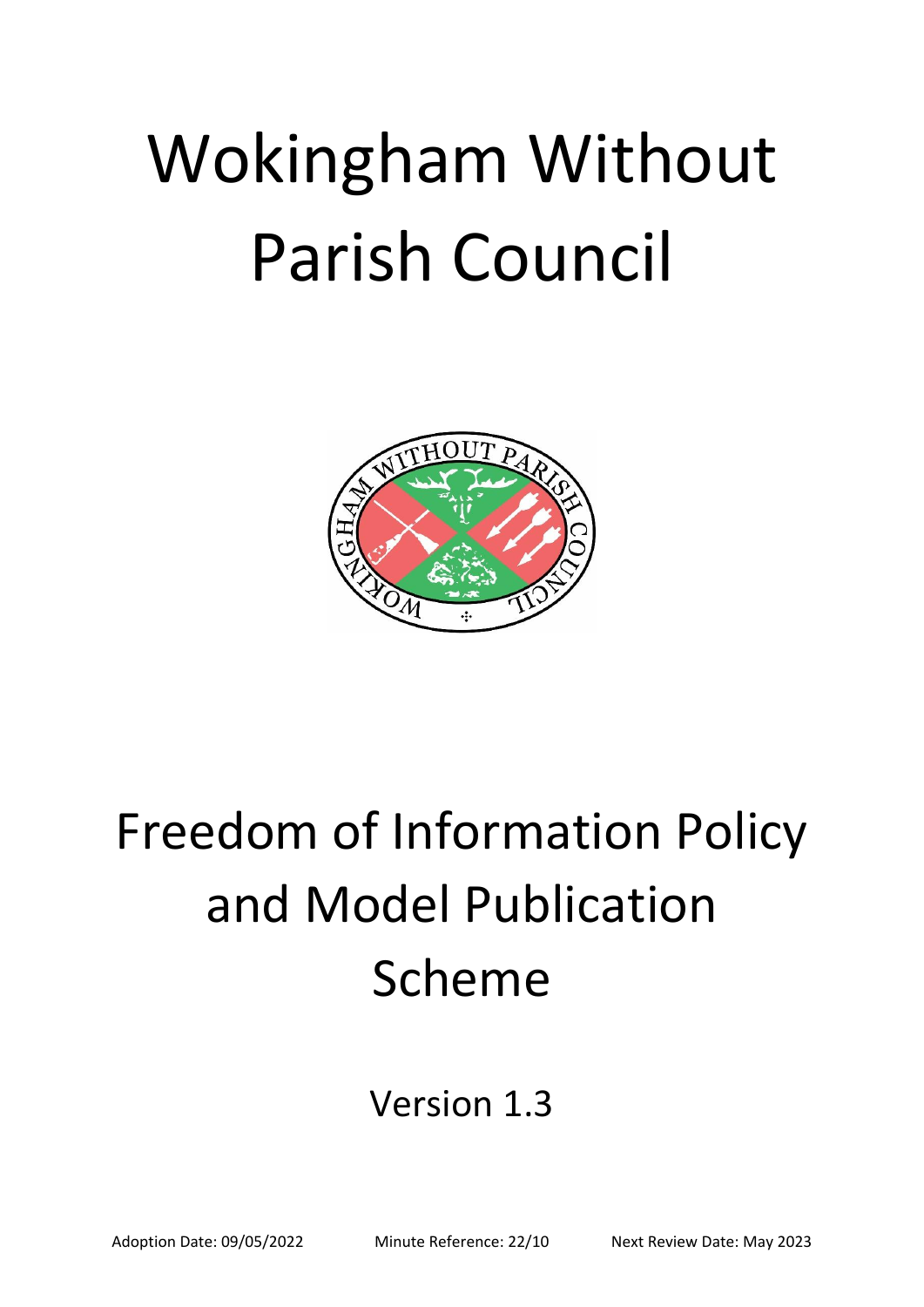#### Introduction

Under the Freedom of Information Act 2000 (FOIA), Wokingham Without Parish Council has a duty to adopt and maintain a Publication Scheme describing:

- The classes of information it publishes
- How and where such information is published
- Whether or not a charge is made for such information

Wokingham Without Parish Council has adopted a new publication scheme based on the model provided by the Information Commissioner's Office.

The purpose of the council's Publication Scheme is to let everyone know what information will be automatically or routinely published by the council and to ensure that a significant amount of information is available to the public, without the need for a special request to be made.

Other information is of course available from the council by individual request, under the FOIA and the Data Protection Act 1998 (DPA). If there is information required that does not appear in the council's Publication Scheme, please contact:

Katy Hughes Clerk to the Council, Wokingham Without Parish Council The Lodge, Pinewood Centre, Old Wokingham Road, Wokingham, Berkshire, RG40 3AQ Tel: 01344 771425 Email: [Clerk@wokinghamwithout-pc.gov.uk](mailto:Clerk@wokinghamwithout-pc.gov.uk)

#### Obtaining information

Much of the information listed in the council's Publication Scheme is supplied free of charge and can be downloaded from the council's website.

Where information is available only in paper format, this is stated in the Publication Scheme and can be viewed by appointment with the Clerk, or a copy can be requested.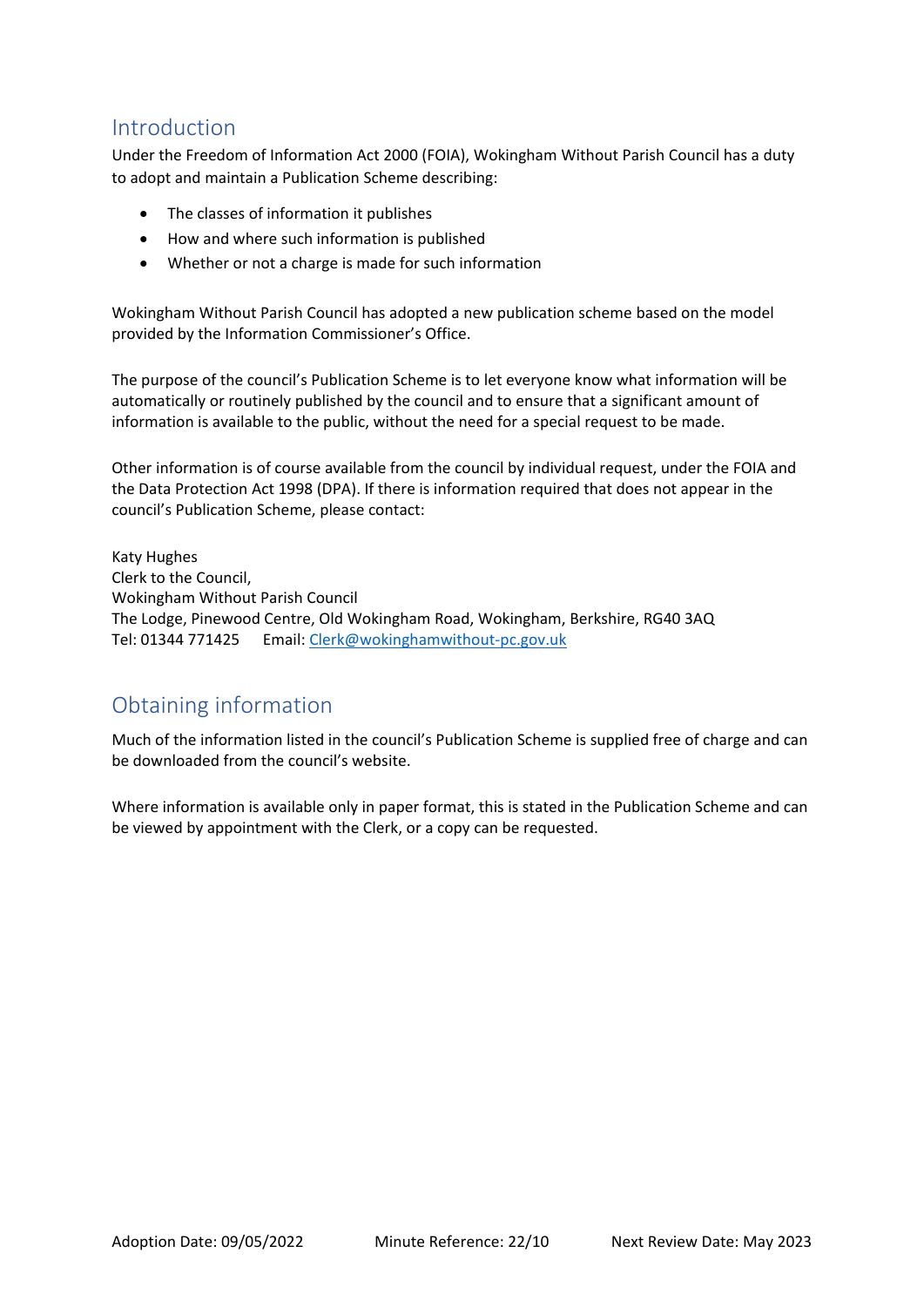#### Information available from Wokingham Without Parish Council under the model publication scheme:

| Information to be published                                                                             | How the information can be          |  |
|---------------------------------------------------------------------------------------------------------|-------------------------------------|--|
|                                                                                                         | obtained                            |  |
| Class $1 -$ Who we are and what we do                                                                   |                                     |  |
| Organisational information, structures, locations and contacts<br>This will be current information only |                                     |  |
| Who's who on the Council                                                                                | Website, hard copy and noticeboards |  |
| Named contact details for Parish Clerk and Council                                                      | Website or hard copy                |  |
| members where possible with telephone number and                                                        |                                     |  |
| email address (if used)                                                                                 |                                     |  |
| Location of main Council office and accessibility details                                               | Website or hard copy                |  |
| Staffing structure                                                                                      | Hard copy                           |  |
| Class 2 - What we spend and how we spend it                                                             |                                     |  |
|                                                                                                         |                                     |  |
| Financial information relating to projected and actual income and expenditure, procurement,             |                                     |  |
| contracts and financial audit (Current and previous financial year as a minimum)                        |                                     |  |
| Annual return form and report by auditor                                                                | Hard copy                           |  |
| <b>Finalised budget</b>                                                                                 | Hard copy                           |  |
| Precept                                                                                                 | Website and hard copy               |  |
| <b>Borrowing Approval letter</b>                                                                        | Not applicable (as at May 2022)     |  |
| Grants given and received                                                                               | Website (within appropriate meeting |  |
|                                                                                                         | minutes) and hard copy              |  |
| <b>Financial Standing Orders and Regulations</b>                                                        | Website and hard copy               |  |
| List of current contracts awarded and value of contract                                                 | Hard copy                           |  |
| Members' allowances and expenses                                                                        | Hard copy                           |  |
| (Chairman's allowance only paid)                                                                        |                                     |  |
| Class 3 - What our priorities are and how we are doing                                                  |                                     |  |
| Strategies and plans, performance indicators, audits, inspections and review                            |                                     |  |
| Neighbourhood Plan (work in progress)                                                                   | Hard copy                           |  |
| Parish Plan                                                                                             | No parish plan in place             |  |
| Annual Report to Parish or Community Meeting - current                                                  | Hard copy                           |  |
| and previous year                                                                                       |                                     |  |
| <b>Quality status</b>                                                                                   | Not applicable                      |  |
| Local charters drawn up in accordance with DCLG                                                         | WBC Charter - Hard copy             |  |
| guidelines<br>Class 4 - How we make decisions                                                           |                                     |  |
| Decision making processes and records of decisions i.e. minutes                                         |                                     |  |
| Current and previous council year as a minimum                                                          |                                     |  |
| Timetable of meetings                                                                                   | Website and hard copy               |  |
| Agendas of meetings                                                                                     | Website and hard copy               |  |
| Minutes of meetings (Note: This will exclude minutes                                                    | Website and hard copy               |  |
| categorised as 'part two')                                                                              |                                     |  |
| Reports presented to council meetings (Note: This will                                                  | Hard copy                           |  |
| exclude information that is properly regarded as private                                                |                                     |  |
| to the meeting)                                                                                         |                                     |  |
| Responses to consultation papers                                                                        | Hard copy                           |  |
| Responses to planning applications                                                                      | Hard copy and LPA website           |  |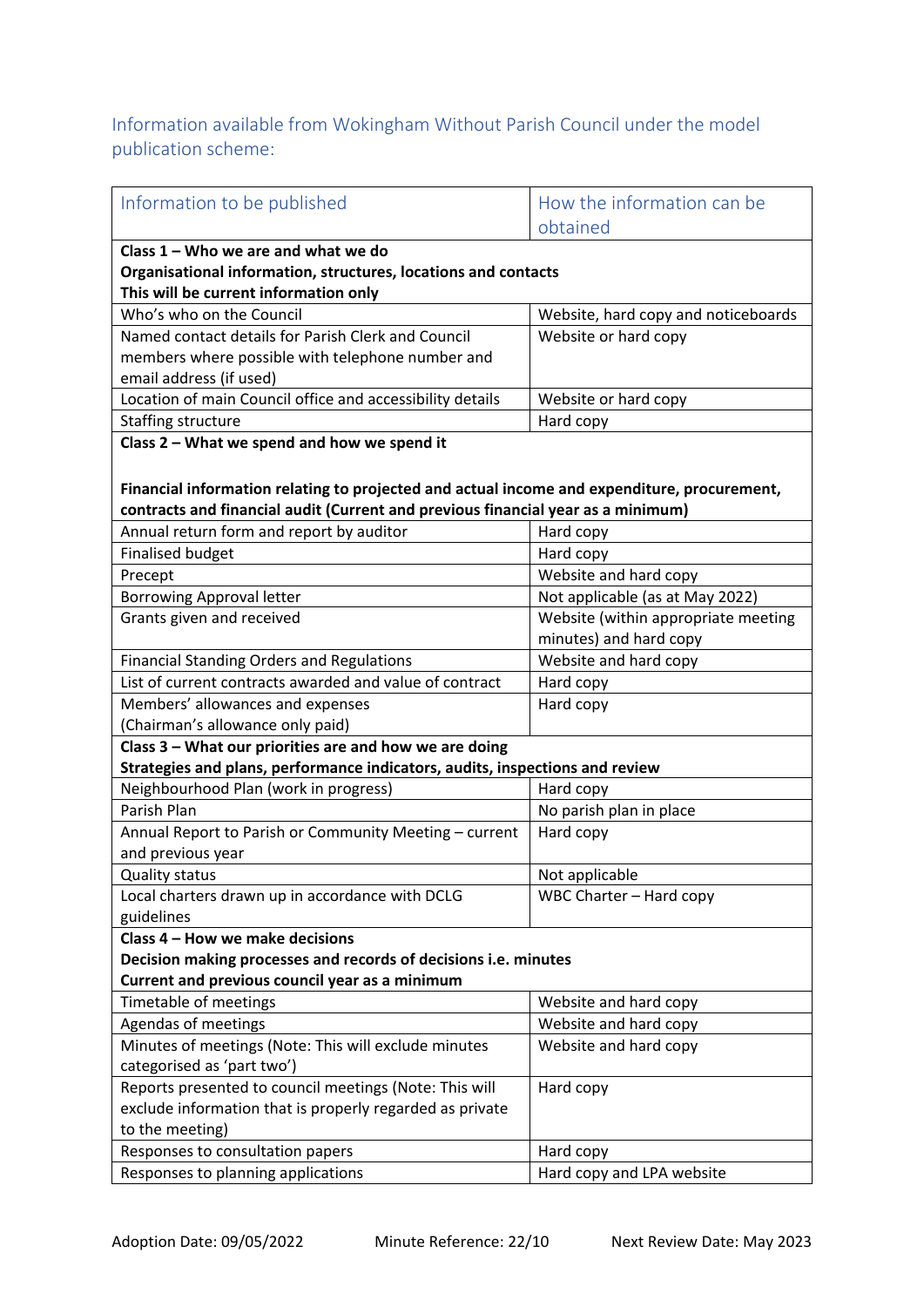| Bye-laws                                                                                       | None in force (as at May 2022)    |  |
|------------------------------------------------------------------------------------------------|-----------------------------------|--|
| Class 5 - Our policies and procedures                                                          |                                   |  |
| Current written protocols, policies and procedures for delivering our services and             |                                   |  |
| responsibilities (Current information only)                                                    |                                   |  |
| Policies and procedures for the conduct of council                                             | Website and hard copy             |  |
| business:                                                                                      |                                   |  |
| Procedural standing orders<br>٠                                                                |                                   |  |
| Committee and sub-committee terms of                                                           |                                   |  |
| reference                                                                                      |                                   |  |
| Delegated authority in respect of officers                                                     |                                   |  |
| Code of Conduct                                                                                |                                   |  |
| Policy statements                                                                              |                                   |  |
| Policies and procedures for the provision of services and                                      | Website and hard copy             |  |
| about the employment of staff:                                                                 |                                   |  |
| Internal policies relating to the delivery of<br>٠                                             |                                   |  |
| services                                                                                       |                                   |  |
| Health and Safety policy<br>٠                                                                  |                                   |  |
| Recruitment policies (including current vacancies)                                             |                                   |  |
| Records management policies (records retention,                                                | Website and hard copy             |  |
| destruction and archive)                                                                       |                                   |  |
| Schedule of charges                                                                            | Website and hard copy             |  |
| Class 6 - Lists and Registers                                                                  |                                   |  |
| <b>Currently maintained lists and registers only</b>                                           |                                   |  |
| <b>Assets Register</b>                                                                         | Hard copy                         |  |
| Disclosure log (indicating the information that has been                                       | Not in existence (as at May 2022) |  |
| provided in response to requests; recommended as good                                          |                                   |  |
| practice, but may not be held by parish councils)                                              |                                   |  |
| Register of members' interests                                                                 | Hard copy                         |  |
| Register of gifts and hospitality                                                              | Hard copy                         |  |
| Class $7$ – The services we offer                                                              |                                   |  |
| Information about the services we offer, including leaflets, guidance and newsletters produced |                                   |  |
| for the public and businesses (Current information only)                                       |                                   |  |
| Allotments                                                                                     | Not applicable                    |  |
| Burial grounds and closed churchyards                                                          | Not applicable                    |  |
| Community centres and village halls                                                            | Website and hard copy             |  |
| Parks, playing fields and recreational facilities                                              | Website and hard copy             |  |
| Seating, litter bins, clocks, memorials and lighting                                           | Hard copy                         |  |
| <b>Bus shelters</b>                                                                            | Not applicable                    |  |
| Markets                                                                                        | Not applicable                    |  |
| <b>Public Conveniences</b>                                                                     | Website / site map                |  |
| Agency agreements                                                                              | Not applicable                    |  |
| A summary of services for which the council is entitled to                                     | Not applicable                    |  |
| recover a fee, together with those fees (e.g. burial fees)                                     |                                   |  |
| <b>Recycling Facilities</b>                                                                    | Website and public noticeboards   |  |
| Newsletters                                                                                    | Hard copy and website             |  |

#### Information not contained within the Publication Scheme and Exemptions